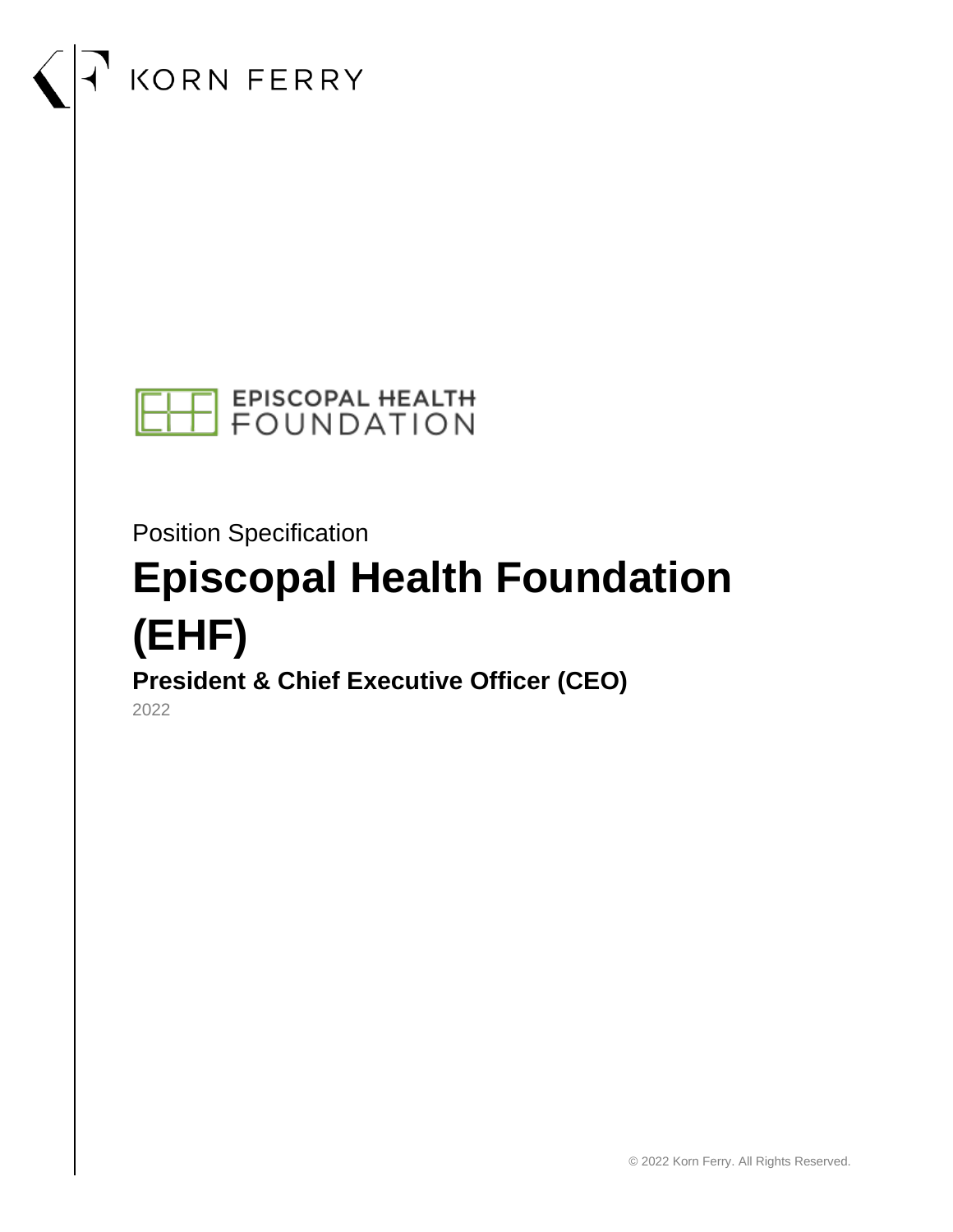## **CONFIDENTIAL POSITION SPECIFICATION**

| <b>Position</b>               | President & CEO                   |
|-------------------------------|-----------------------------------|
| Organization                  | Episcopal Health Foundation (EHF) |
| Location                      | Houston, TX                       |
| <b>Reporting Relationship</b> | <b>Board of Directors</b>         |
| Website                       | https://www.episcopalhealth.org/  |

#### **THE OPPORTUNITY**

The Episcopal Health Foundation (EHF) is a leading nonprofit philanthropy committed to health equity and advancing public health in the state of Texas and one of the largest of such philanthropies in the country. Rooted in faith and active in hope, the EHF believes ALL Texans deserve to live a healthy life – especially the poor and those with the least resources. EHF works to eliminate gaps, rather than simply fill gaps, in the health system that result in disparate health outcomes, particularly for people living in poverty and communities of color.

In addition to the Foundation's impactful grantmaking, EHF also has a strong research team that writes and publishes critical findings and an engagement team that provides direct assistance working alongside community groups and church partners. Leveraging this multi-pronged approach, EHF operates at the unique intersection of delivery, nonprofit, philanthropy, and research, expanding upon its traditional role as a Foundation to also serve as an influential thought leader, knowledge hub, innovator, and convener for the region and across the country.

With a culture of experimenting and taking "evidence-informed" risks, EHF is entrepreneurial in its approach. The Foundation believes in health equity; systems change; health not just healthcare; upstream approaches; and the value of policy and advocacy work. EHF is dedicated to improving #HealthNotJustHealthCare in Texas and reshaping the debate around health care to focus on addressing the non-medical, root causes of poor health. By changing the conversation, the Foundation is transforming the health of our communities by going beyond the doctor's office.

The next CEO of EHF will join at a particularly critical and unprecedented time in the history of the organization, the state, and our nation. In addition to the continuing evolution in the health sector, strategic philanthropy and systems transformation, as well as the significant challenges in our current environment, the diverse geographic, socio-economic and political landscape in Texas present heightened challenges in the public health arena.

EHF is uniquely positioned to leverage the power of nonprofits, community and congregational mobilization, and cross-sector collaboration to shape policy in a nonpartisan way. This is an incredible role for a passionate and equity-minded executive to propel EHF forward as an advocate in promoting health equity, expanding coverage, and advancing Social Determinants of Health (SDOH) in Medicaid without politicizing public health, and demonstrating a national model of success at such an important moment of visibility.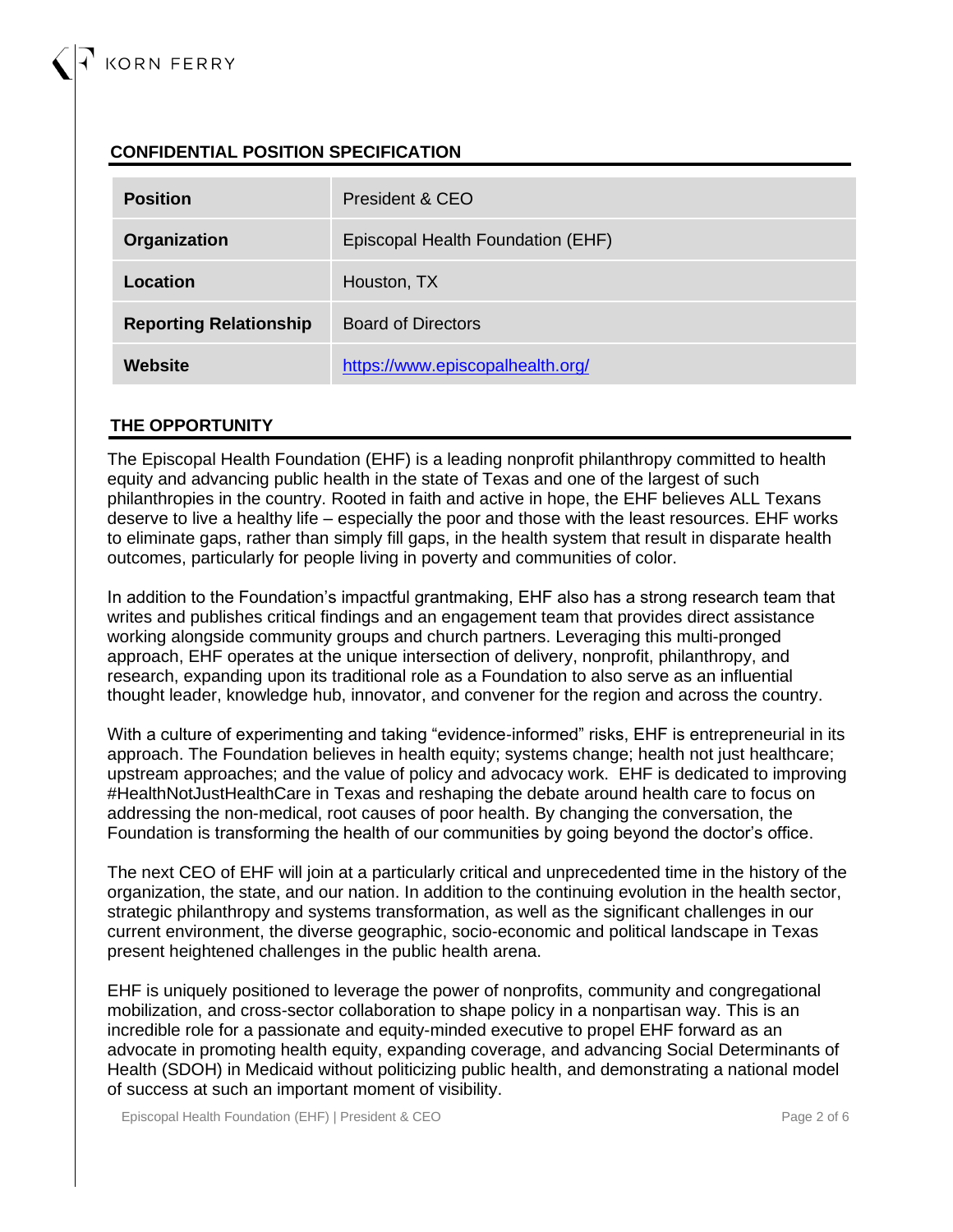#### **ABOUT EPISCOPAL HEALTH FOUNDATION**

Episcopal Health Foundation is based in Houston and was founded in 2013 by the Episcopal Diocese of Texas upon the transfer of St. Luke's Episcopal Health System. Bishop Andy Doyle of the Episcopal Diocese of Texas led the effort to use the more than \$1 billion in proceeds to start a foundation that would reshape the way the Episcopal Church engages the community and change the way we think about health in Texas.

EHF chose to focus on improving community health, rather than just health care, because the opportunity for good health starts long before the need to see a doctor. Health systems need scalable solutions to address non-medical factors that impact health. EHF was created as a community-based philanthropy to spark transformative change within the diocese's 57-county service area where more than 11 million Texans live.

In 2015, EHF became fully operational with divisions for research, grantmaking, and congregational and community engagement. Currently, with \$1.3 billion in assets and an annual operating budget of \$50+ million, the Foundation operates as a supporting organization of the Episcopal Diocese of Texas. Since its inception, the Foundation has invested over \$300 million in pursuit of its mission through grantmaking, impact investing, research, and congregational and community engagement.

Today, EHF is a leading advocate for advancing community health as a top issue within the health care debate. Looking forward, the Foundation continues to explore new and innovative tools such as impact investing, research-based initiatives, and other efforts to stimulate profound, sustainable impact throughout community across Texas and revolutionize how Texans approach health.

*For additional information, please visit the website for more [About EHF](https://www.episcopalhealth.org/about/) and its [Strategic Plan.](https://www.episcopalhealth.org/about/strategic-plan/background/)*

### **WHAT YOU'LL DO**

The President & CEO will provide dynamic, visionary, and inclusive leadership for EHF. In partnership with the Board and Bishop Doyle, the CEO will drive the strategic direction and agenda for the organization, as well as lead and advance effectiveness and impact in health equity for the state. The CEO is responsible for directing all components of the organization, leading and empowering the staff, and ensuring a strong culture of respect, teamwork, and innovation. The CEO is responsible for finances and operations, quality standards, and effective engagement with the Board.

As a critical member of the community and the Episcopal Diocese of Texas, the CEO will collaborate regularly with a diversity of stakeholders, serving as a partner, thought leader, advocate, and a cross sector convener. The individual will adeptly navigate the political climate and leverage opportunities for health advancement within and outside of public health and philanthropy.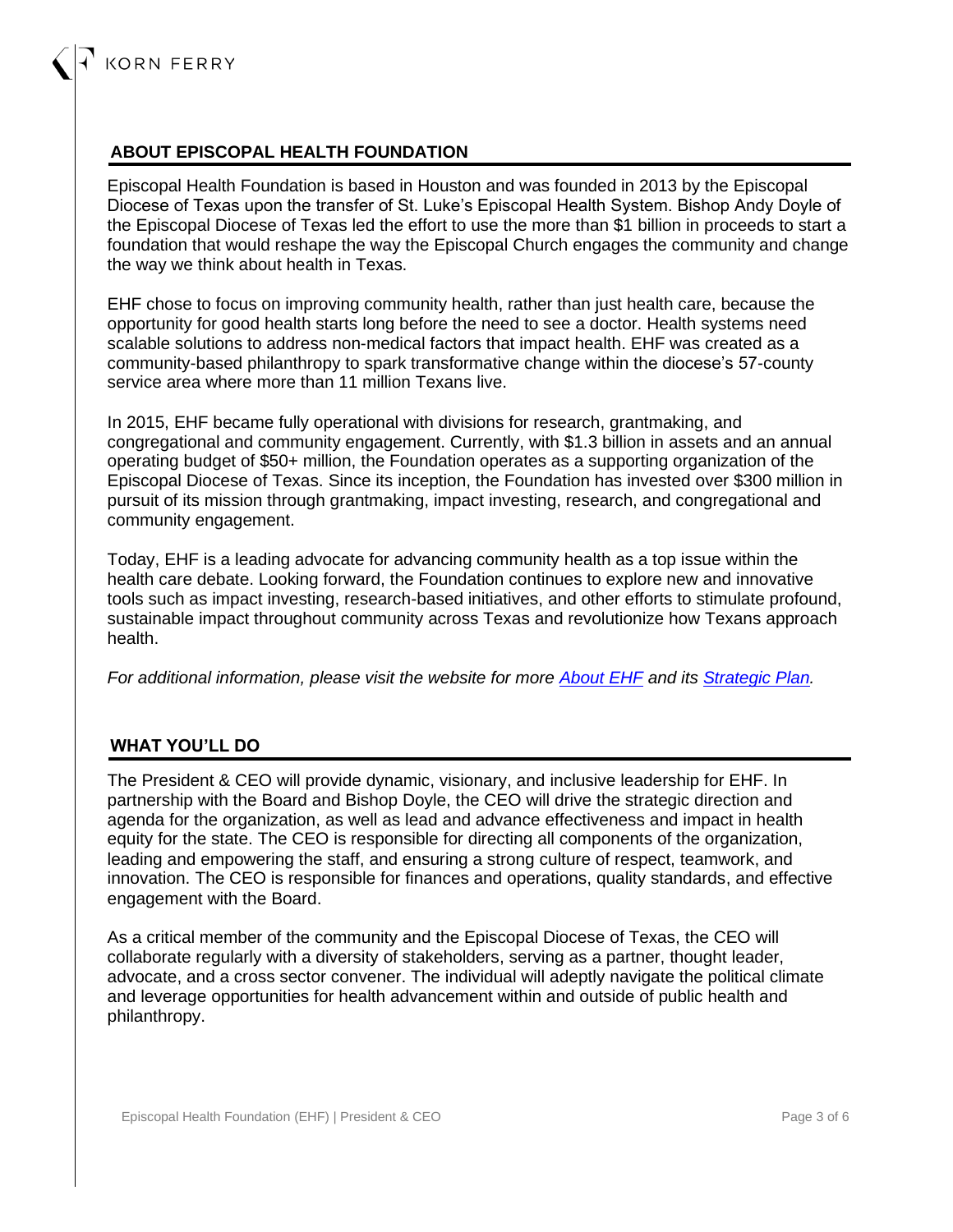The CEO will be responsible for ensuring and enabling the following essential outcomes:

- EHF, its CEO, and staff leaders will be visible and active thought leaders in all areas of public health and healthcare and demonstrate particular expertise regarding the needs of the uninsured/underinsured, as well as those with limited access to resources necessary for health and well-being, in the Foundation's 57-county service region
- EHF will be considered a leader among health promotion organizations, both public and private, statewide and nationally
- EHF will influence public policy to align with the mission of the Foundation
- The Board of Directors will participate in rich discussions and deliberations rooted in the established governance, policy, strategic goals, and prior decisions of the Board
- The resources of the Foundation—financial, human, and reputational—will be managed to achieve the current goals and objectives of the organization, as an instrumentality of the Episcopal Diocese of Texas, while safeguarding those same resources to ensure the Foundation can serve its mission in perpetuity
- The CEO, Board, and staff members will hold a shared vision for the Foundation, embody the Foundation's values as a Christian organization, and enhance the reputation of the Foundation through thoughtful and consistent decisions and actions

#### Specifically, the CEO will:

- Lead EHF through the next strategic planning process, in partnership with the Board and in close collaboration with the Bishop, to ensure the organization has a strong vision, focus and agility to respond to an ever-changing social, economic, and political environment
- Provide visionary leadership and deep expertise to the staff-- upholding the Foundation's values, creating a healthy work culture, and supporting a high-performing staff at all levels of the organization
- Support an effective Board of Directors and foster positive relationships within the Board, with the Bishop of the Episcopal Diocese of Texas, and between the Board and with key Foundation leadership, staff teams, church leaders, community partners, and all other external audiences
- Be astute in conceiving, staffing, funding and supporting innovative projects that align with the Foundation's core focus areas of the SDOH, expanding health coverage and access, redesigning the delivery system/financing, linking care to community, as well as advocacy and leadership
- Be skillful in identifying emerging issues and convincingly convey their importance to key stakeholders including Episcopal congregations and community partners, the state legislature and agencies, the business community, and grantees
- Be adept in building working relationships among church parishes, community groups, partner organizations, policy makers, and with leaders in other fields to collectively further the work of health equity
- Represent the Foundation with the public, the media, legislative and executive bodies of government, local communities and congregations, and other pertinent audiences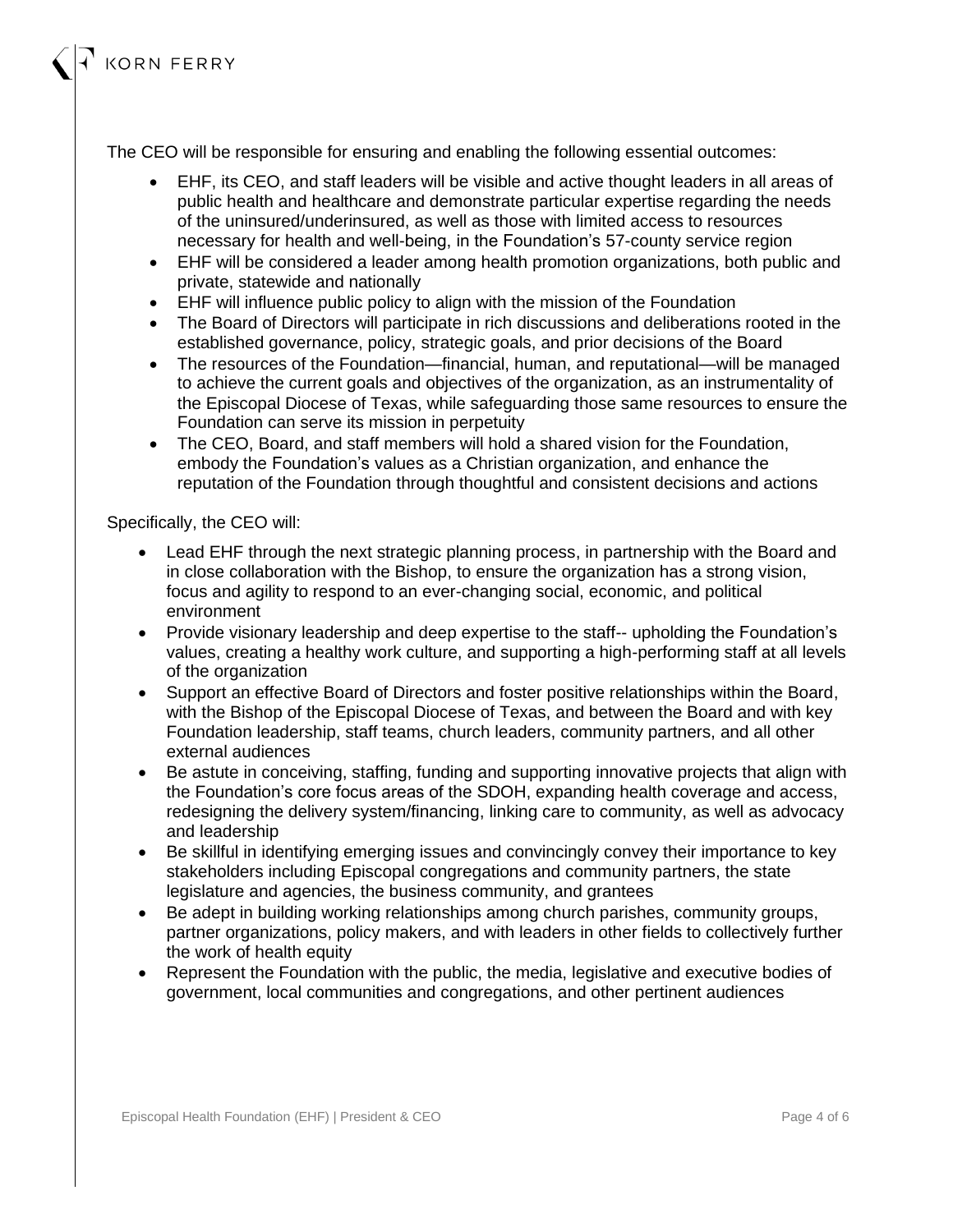#### **WHO YOU ARE**

A passionate leader who recognizes the significant disparities around health access and outcomes for people living in poverty and communities of color, the next CEO will be motivated by the urgency of EHF's mission in Texas. The individual will possess demonstrated leadership experience with knowledge and experience related to health, delivery models, influencing policy, diverse stakeholder management, community and congregational engagement, and systems change. With a genuine commitment to diversity, equity, and inclusion, the CEO will bring thought leadership, political sophistication, persuasive communication, and a truly collaborative and inspiring spirit.

Candidates ideally will possess the following qualifications:

- Broad knowledge of health and health policy
- Strategic mind to set a clear course for the organization: innovative and entrepreneurial spirit to drive optimization and to challenge the status quo
- Appreciation of philanthropy and how foundations seek to partner with the communities they serve
- Understanding of SDOH and of the challenges to health and healthcare of people of color and low-income populations; ability to see issues through a racial and social justice lens, as well as the need to address inequities through systemic change
- Understanding and appreciation for EHF's mission rooted in faith-based values and its origins with the Episcopal Diocese of Texas; comfort building relationships with parish leaders and working closely with congregations and others within the church community
- Ability to build partnerships with congregation and community leaders across sectors and to inspire action by key players in the field
- Exemplary communication skills; the ability to publicly convey EHF's work effectively, address critical issues in health, policy, and philanthropy at community/national levels, and leverage strategic communication to promote a strong external presence for EHF
- Ability to embrace diverse perspectives, align multi-stakeholders, and drive cohesion and unity around a shared interest for advancing health
- Ability to identify appropriate opportunities to influence and advocate for public policy
- Ability to provide leadership and vision in assessing emerging needs within a changing external landscape, as well as identify organizational gaps and operationalize strategy
- Ability to create and maintain high standards of performance, accountability, and foster innovation, continuous learning and quality improvement
- Ability to hire, lead, empower, and retain a high-achieving and diverse staff, as well as develop, maintain, and enhance an organizational infrastructure and systems to support growth
- Demonstrated business acumen, including familiarity with budgeting, financial management including endowment oversight, and working with a board to manage fiscal and fiduciary accountability
- Keen intellect and an active curiosity; a lifetime learner